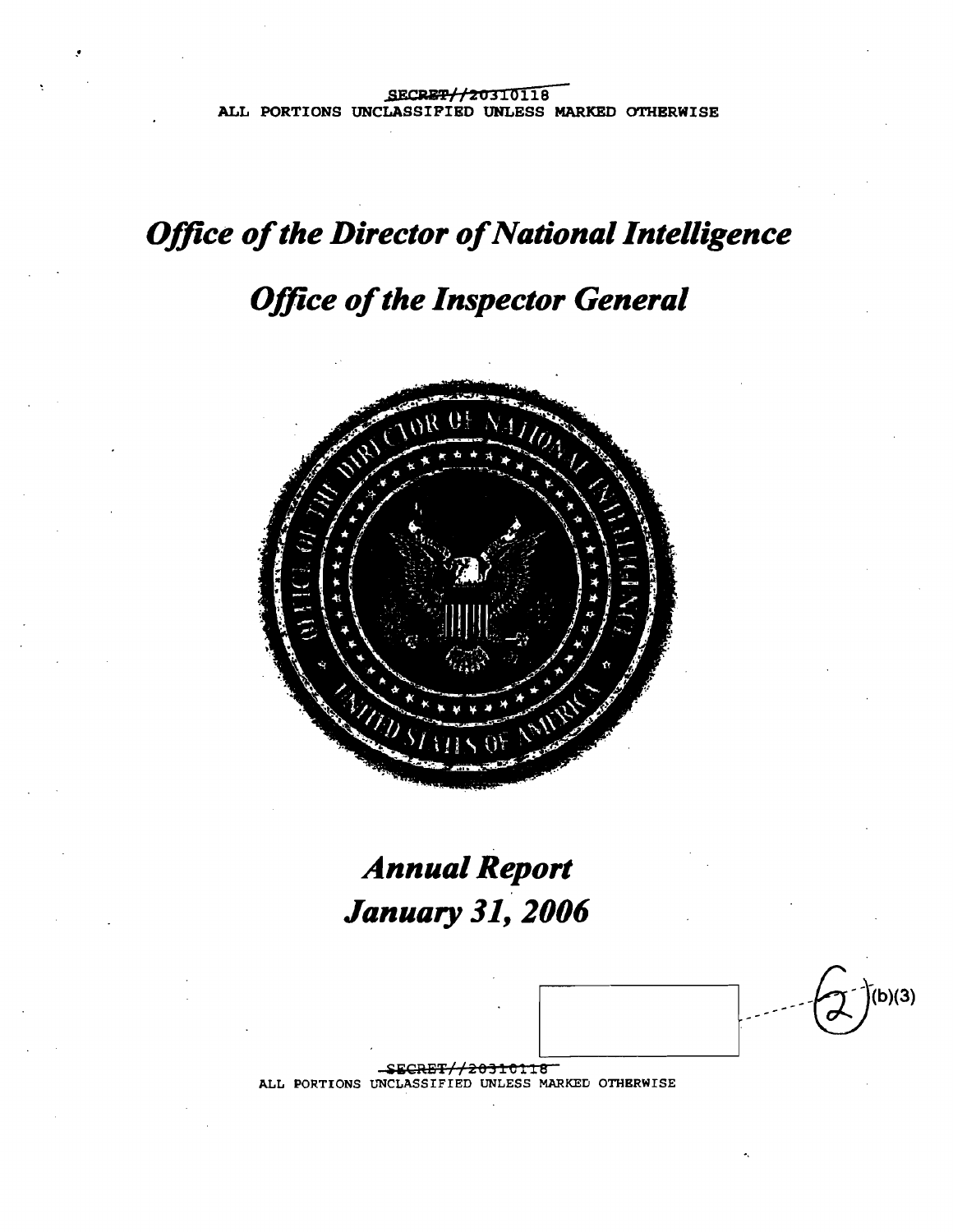ALL PORTIONS UNCLASSIFIED UNLESS MARKED OTHERWISE

### **Message from the Inspector General**

This Report summarizes the work of the Office of the Inspector General (OIG) of the Office of the Director of National Intelligence (ODNI) from its inception on July 5, 2005 through December 31, 2005. The inspections, investigations, and other activities highlighted in this report are guided by our commitment to promote accountability, efficiency, and effectiveness in the programs and operations of the ODNI and of the Intelligence Community as a whole.

On July 5, 2005, I was appointed by the Director of National Intelligence (DNI) to serve as the Inspector General (IG) for the OONI.

The Intelligence Reform and Terrorism Prevention Act of 2004, section 1078, amended the Inspector General Act of 1978 to grant the ONI the authority to establish an OIG with "any of the powers and responsibilities" set forth in the Inspector General Act of 1978.

DNI Instruction 2005-10, dated September 7, 2005, set up the OIG and empowered my office to exercise the normal functions of an OIG, with additional responsibility over community-wide and cross-agency matters that are within the DNI's purview. The Instruction specifically grants my office the authority to access documents, issue subpoenas, and take testimony under oath. The Instruction also provides that the OONI IG will chair the Intelligence Community Inspectors General Forum ("IC IG Forum"), which is made up of the Inspectors General of the 15 federal intelligence-gathering entities.

I have organized the OIG to perfonn audits, investigations, inspections, and consulting. The resources ofmy office will be dedicated primarily to projects designed to assist in the fulfillment ofthe DNI's primary tasks ofintegrating the U.S. Intelligence Community and coordinating the financial resources and operations ofthe 15 agencies. The OONI OIG will also provide assistance and project leadership to the OIGs of the constituent intelligence agencies, on an asneeded basis, in the execution of cross-agency audits and inspections and will lead the development of community-wide missions. The ODNI OIG intends to leverage and not duplicate the work of the agency Inspectors General.

The OONI OIG will investigate individual misconduct and reported problems, abuses, and deficiencies relating to the administration of programs and operations of the ODNI and throughout the Intelligence Community.

As part of our start-up effort, my team and I have met with senior officials throughout the Intelligence Community and gathered infonnation on the key Intelligence Community policies, practices, programs and organizations. We have had meetings with all of the Intelligence Community Inspectors General, as well as staffofthe Senate Select Committee on Intelligence (SSCI), and Chairman Hoekstra and staffofthe House Permanent Select Committee on Intelligence (HPSCI).

I have devoted considerable time and effort to recruiting and hiring our team, securing office space, establishing office operating procedures, and preparing our budget. We currently have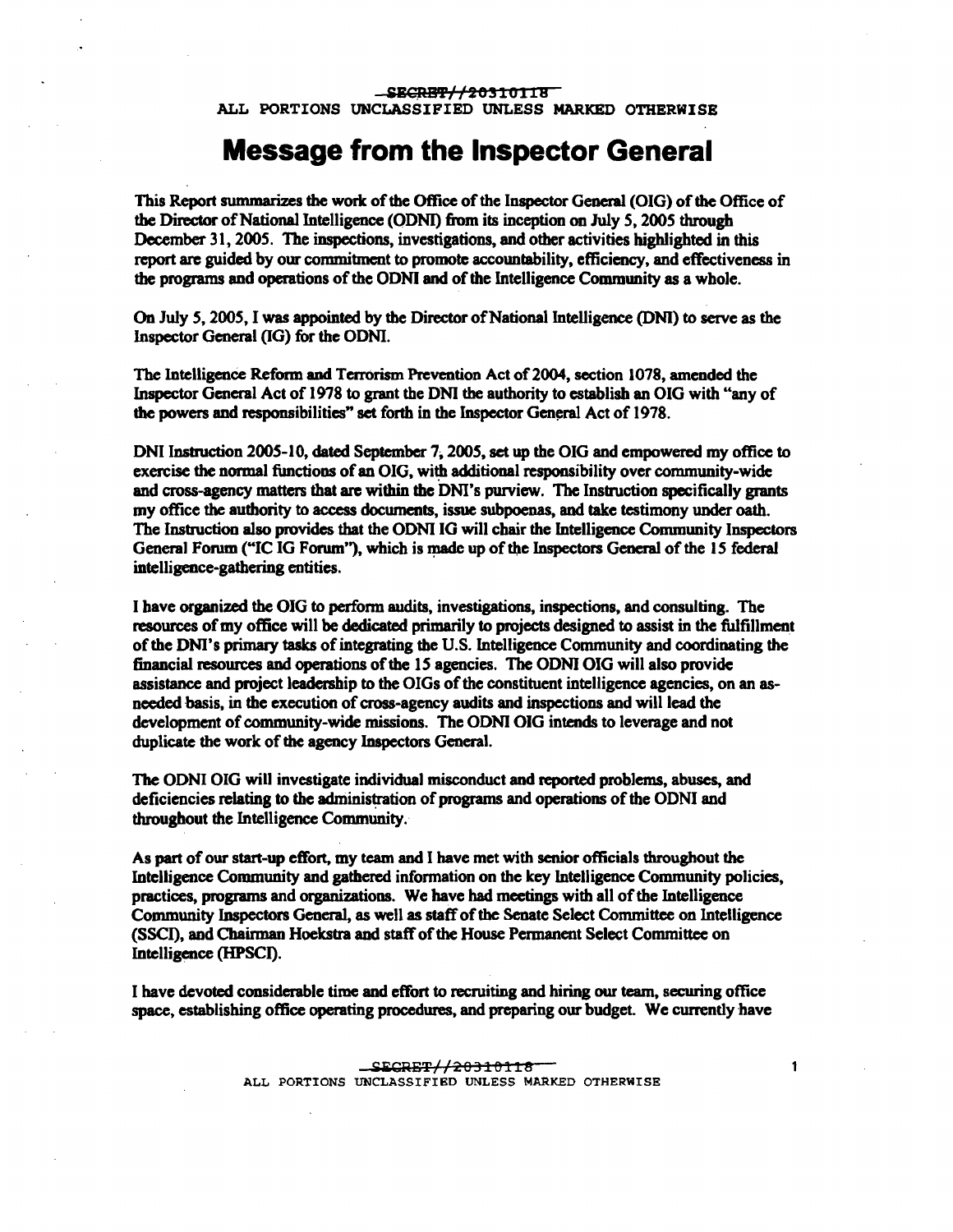#### -SBCRET//20310118 1

#### ALL PORTIONS UNCLASSIFIED UNLESS MARKED OTHERWISE

eleven staffmcmbers on board and one scheduled to arrive shortly. These men and women all bring a high level of personal commitment, practical experience and technical expertise.

As described in greater detail in this Report, we have completed reviews of the three Intelligence Community entities criticized in the WMD Commission Report (NGIC, WINPAC, DIA HUMINT), two investigations, a Congressionally directed Intelligence Community data call and a consulting exercise.

We also have launched two major inspection and consulting projects in the areas of information sharing and personnel rotation.

We deeply value the strong support we have received from the DNI, other ODNI leaders, and Intelligence Community officials.

We look forward to continuing to assist the ODNI in increasing the efficiency and effectiveness of its operations and those of the entire Intelligence Community.

Edward F. Maguire Inspector General January 31, 2006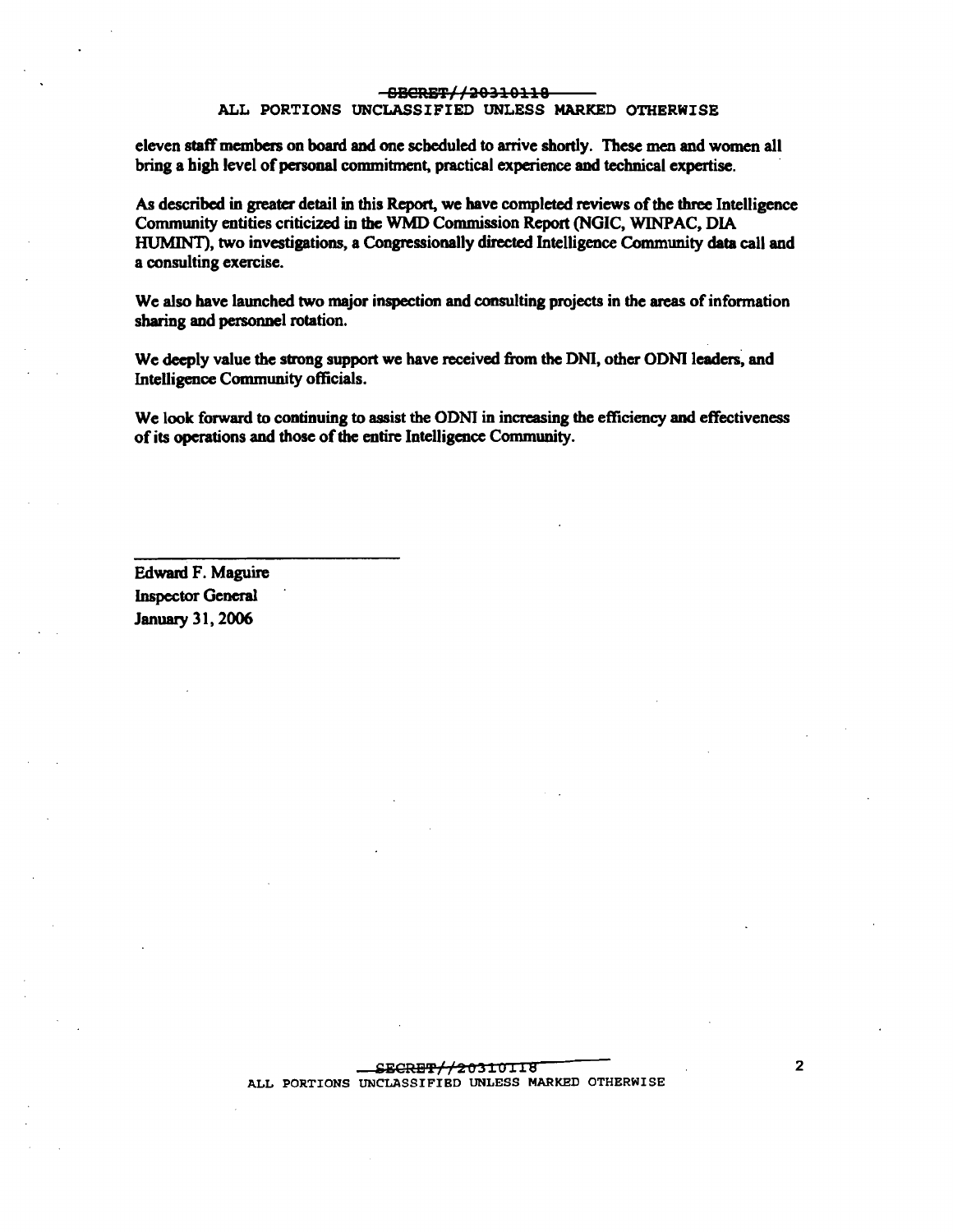# **Table of Contents**

| <b>Message from the Inspector General</b>           | 1                       |
|-----------------------------------------------------|-------------------------|
| <b>Table of Contents</b>                            | $\overline{\mathbf{3}}$ |
| <b>Stand-Up of the OIG</b>                          | 4                       |
| <b>Completed Projects and Activities ·</b>          | 6                       |
| <b>Reviews</b>                                      | 6                       |
| <b>Congressionally Directed Activities</b>          | 7                       |
| <b>Consulting Activities</b>                        | 8                       |
| Investigations                                      | 8                       |
| <b>Ongoing Projects and Activities</b>              | 9                       |
| <b>Reviews</b>                                      | 9                       |
| <b>Consulting Activities</b>                        | 10                      |
| <b>Inspector General Community</b>                  | 11                      |
| <b>Investigations and Inquiries</b>                 | $11$ .                  |
| <b>Projects Planned for 2006</b>                    | 13                      |
| <b>Reviews</b>                                      | 13                      |
| <b>Consulting Activities</b>                        | 13                      |
| <b>Legislation and Regulations</b>                  | 15                      |
| <b>Pending Legislation</b>                          | 15                      |
| Recommended Legislation, Regulations, or Directives | 15                      |

 $\overline{\mathbf{3}}$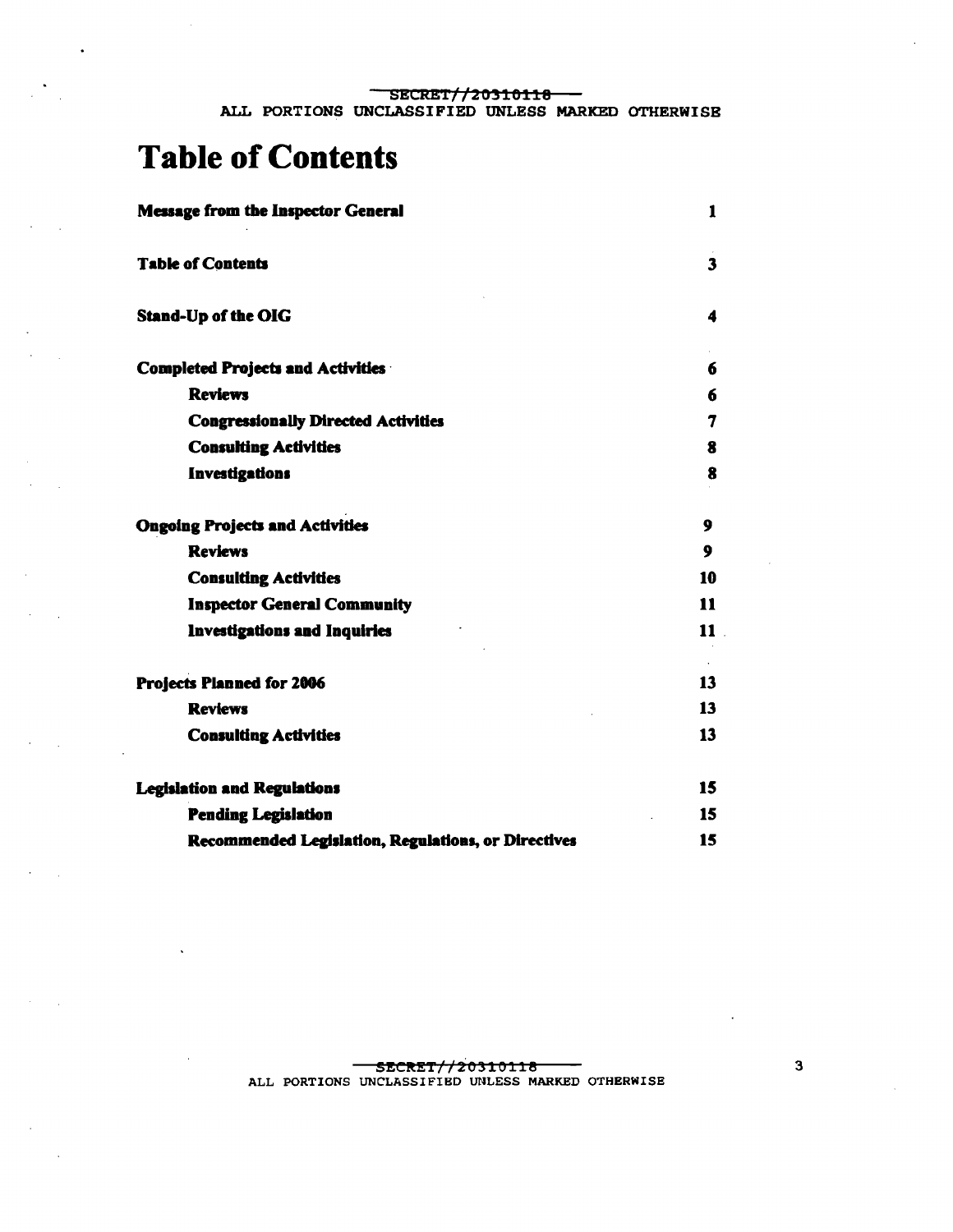## **Stand-Up of the** Office **of Inspector General**

The OIG was established by the DN! to provide policy direction for, and plan, conduct, supervise, and coordinate inspections, audits, investigations, and other inquiries relating to the programs and operations ofthe ODNI and the authorities and responsibilities ofthe DNI. The OIG's mission is to detect and deter waste, fraud, abuse, and misconduct involving the ODNI and Intelligence Community programs and personnel and to promote economy, efficiency, and effectiveness in the ODNI and Intelligence Community operations.

The OIG inspects and audits programs and assists management in promoting integrity, economy, efficiency, and effectiveness. The OIG has jurisdiction to review the programs and personnel of the ODNI and all other elements of the Intelligence Community that are related to the authorities and responsibilities of the DNI. The OIG also investigates alleged violations of criminal and civil laws, regulations, and ethical standards arising from the conduct ofODNJ and Intelligence Community employees in their numerous and diverse activities.

The OIG consists of:

#### Execudve OftIce of tbe Inspector General

Inspections Division. COnducts program and management reviews that involve on-site inspection, statistical analysis, and other techniques to review ODNI and Intelligence Community programs and activities and make recommendations for improvement.

Audit Division. Conducts independent performance and financial audits of programs, computer systems and financial statements of the ODNI and the Intelligence Community.

Investigations Division. Responsible for investigating allegations of, fraud, abuse, civil rights violations, and violations ofother criminal laws and administrative procedures arising from the conduct of ODNI employees and contractors and Intelligence Community employees and conttaetors whose conduct is related to the authorities and responsibilities ofthe DNI.

Consulting and Advisory Services Division (CAS). Conducts process improvement and management consulting for the ODNI, its centers and the Intelligence Community. CAS disciplines include process analysis, business process reengineering, implementation planning and support. The CAS Division will assist the Intelligence Community in developing, documenting, and implementing new and revised processes, procedures, performance measures and metrics, and process interfaces to improve both effectiveness and efficiency.

#### Staffing

The OIG has an authorized workforce level for FiscalYear 2006 of 15, to be made up of inspectors, auditors, consultants, investigators, and support staff. The individuals hired to date bring a wide range of professional skills and intelligence experience to the office. Staff members have served previously in the Central Intelligence Agency (CIA), Department of Defense OIG, Department of Justice OIG, Marine Corps OIG, the Federal Bureau of Investigation (FBI), the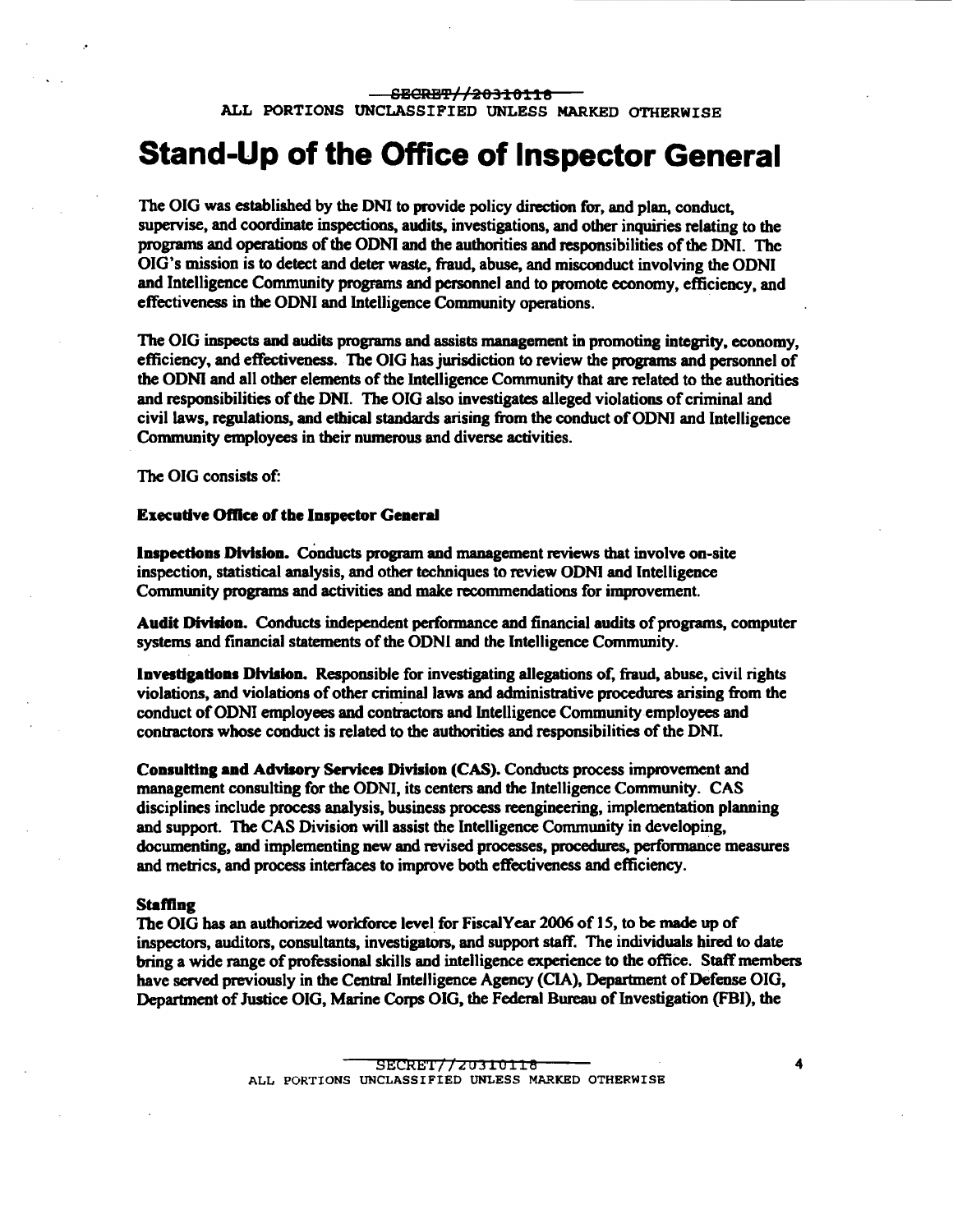#### SECRET//20310118 Í

#### ALL PORTIONS UNCLASSIFIED UNLESS MARKED OTHERWISE

Los Angeles School District OIG, the United States Office of Special Counsel, and private law, accounting, and consulting firms.

This core cadre of talented and highly motivated staff brings to the OIG a solid understanding of federal, state, county, and local law enforcement, intelligence, security, management, and fiscal and budgetary matters that will enable the OIG to move forward effectively and rapidly in the fulfillment of its mission.

> SECRET//20310118 ALL PORTIONS UNCLASSIFIED UNLESS MARKED OTHERWISE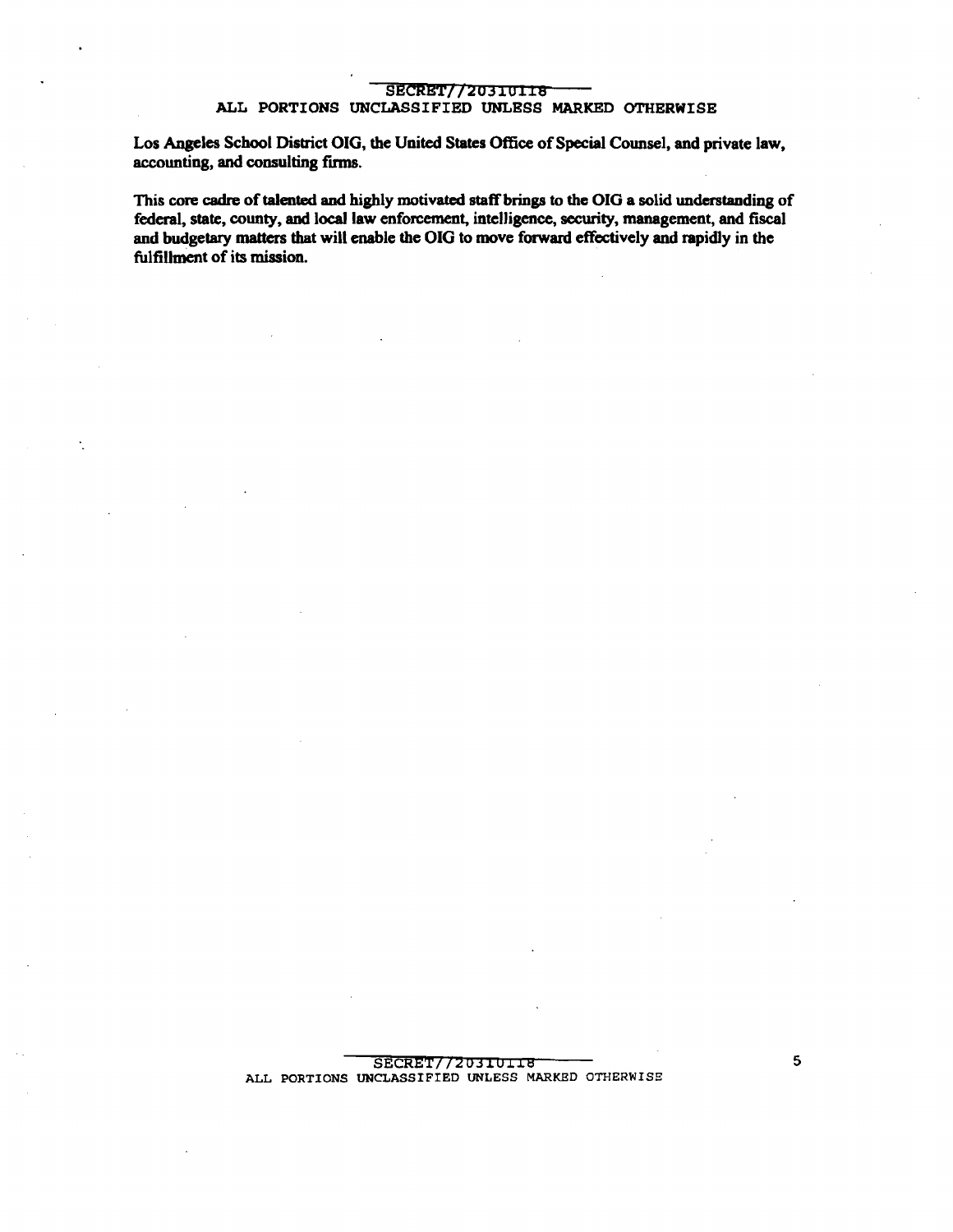### **Completed Projects and Activities**

The OIG initiated and completed the following reviews, activities, and investigations during its initial reporting period (July S, 200S - December 31, 200S).

### **Reviews**

The OIG. conducted three organizational reviews in response to a recommendation made to the DNI by the WMD Commission that the DNI "give serious consideration" to whether the Weapons Intelligence, Nonproliferation and Arms Control Center (WINPAC), the National Ground Intelligence Center (NGIC), and Defense Human Intelligence (DIA D1I) should be "reconstituted, substantially reorganized, or made subject to detailed oversight."

#### **Report on the National Ground Intelligence Center (NGIC)**

In September 2005. the OIG issued its report on NGIC. During the OIG's inspection, NGIC acknowledged the weaknesses in the quality of its Iraq WMD analysis and assured the OIG that it is totally committed to implementing corrective action. The OIG found that NGIC has instituted new systems and rules relating to work flow processes and senior staff oversight, has instituted a fonnalized quality assurance program, and has developed and launched new training programs to achieve higher analytic standards within its organization.

The OIG recommended that no administrative action be taken by the DNI regarding NGIC but that its progress in maintaining and implementing new procedures and programs be reviewed by the OIG in August 2006, in coordination with the OIG of the Army.

#### **Report on the Weapons Intelligence, Nonproliferation and Arms Control Center (WINPAC)**

In October 200S, the OIG issued its report on WINPAC. During the OIG's inspection, WINPAC also acknowledged the weaknesses in the quality ofits Iraq WMD analysis. The OIG found that WINPAC had already formulated a plan for sustained improvement in the execution of its mission. The OIG did not find any existing cultural or tradecraft weaknesses at the organizational level that would warrant any direct intervention by the DN!.

The OIG recommended that it examine and report to the ONI in the near tenn on WINPAC's progress in community-wide leadenhip, information sharing, and collaboration, and that the OONI Inspector General, in consultation with the Assistant Deputy Director ofNational Intelligence for Analytic Integrity, participate in the CIA Inspector General's next regular inspection of WINPAC.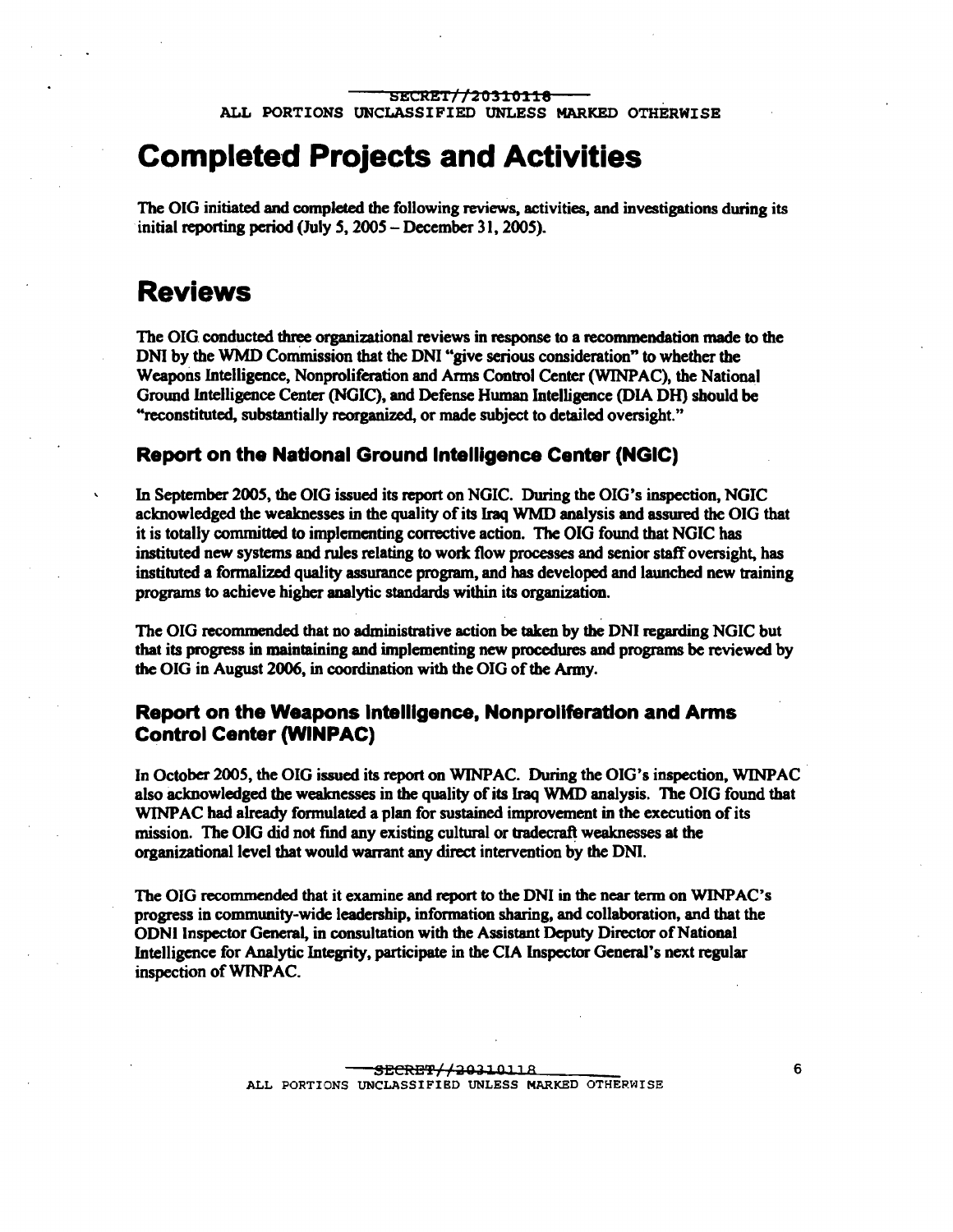### **Report on the Defense Intelligence Agency (DIA) Directorate for Human Intelligence (DH)**

In December 2005. the DIG completed its report on DIA DH. The DIG inspection involved a thorough review of a previous joint inquiry conducted by the DIA Office of General Counsel (OGC) and OIA OIG to detennine the facts concerning the DIA's role from 2000 to 2005 involving "Curveball." an Iraqi intelligence fabricator who provided the United States with false information regarding Iraq's weapons ofmass destruction. The OIA inquiry reviewed the evidence to determine the facts and to compare them to the findings and conclusions reported by the WMD Commission. While the DIA OGC/OIG inquiry refutes several of the WMD Commission Report's findings and conclusions regarding the OIA OH. the inquiry identified several remedial actions the DIA bas taken based upon lessons learned from its involvement with Curveball.

The ODNI DIG's review verified that these remedial actions bad been taken and that other actions are underway at OIA DH to improve its operational effectiveness. The OONI OIG did not find any existing cultural or tradecraft weaknesses at the organizational level that would warrant intervention by the ONI.

The OIG recommended that the DDNI take no administrative action regarding the DIA. The OIG further recommended that the OIG inquire into assertions that information barriers exist between the CIA and the DIA DH.

### **Congressionally Directed Activities**

#### **Intelligence Community Data Call: DOCEX**

In December 2005, the OIG assisted the Office of Legislative Affairs and the Executive Secretariat in executing the first ODNI-directed data call to the entire Intelligence Community. This data call was issued pursuant to a request from the Senate Select Committee on Intelligence (SSCI) that tbe OONI collect and organize infonnation about document and media exploitation programs and technologies from each Intelligence Community component for a comprehensive audit the SSCI is planning for 2006.

In the process of conducting the inter-agency effort, the OIG identified key inefficiencies and redundancies in the data call process and assisted in filling several coverage gaps related to DOCEX management. For example, the OIG worked to de-conflict duplicative efforts of the Department of Defense Office of the Undersecretary of Defense for Intelligence (USD(I)), which serves as a coordinating body for Intelligence Community components within the Department of Defense. The DIG contacted the USD(I) and made arrangements to ensure the Department of Defense submitted complete responses from all of its relevant intelligence components.

Upon completion of the DOCEX effort, the OIG provided a written after-action report, including recommendations to help improve ODNI data call efforts. The OIG will continue to help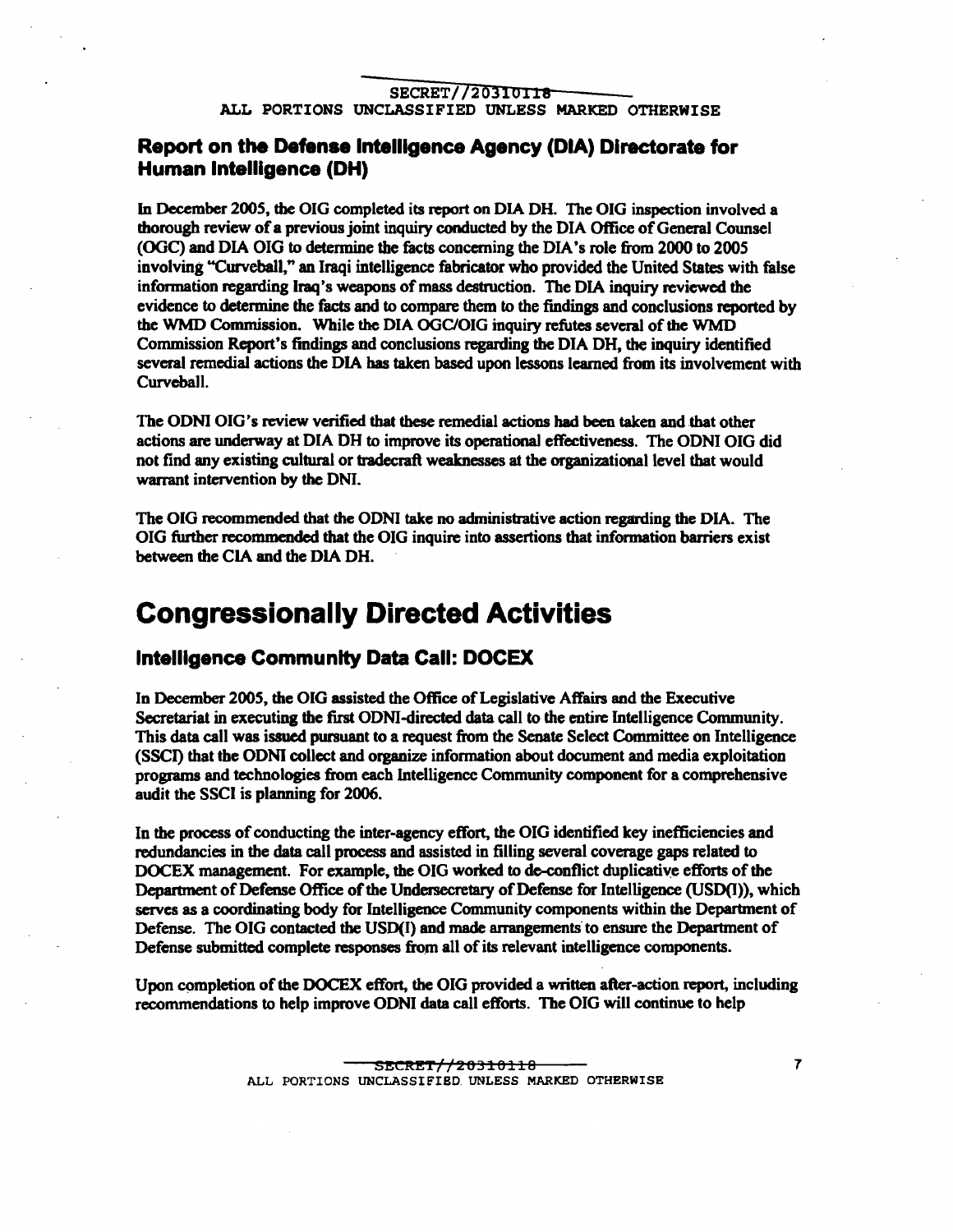facilitate the involvement of appropriate ODNI offices in developing standard operating procedures for future data calls that have an OIG nexus.

#### Coordination of Response to Congress

### Consulting Activities

#### Iran Mission Manager

During this reporting period, the Iran Mission Manager was appointed to coordinate the Intelligence Community's strategies and efforts on Iran. At the request of the Iran Mission Manager, the OIG analyzed her business plan, goals, and strategies, and provided feedback to increase the efficiency and effectiveness of the operations and programs of the Iran Mission Manager. The OIG also introduced the Iran Mission Manager to the ODNI Chief Information Officer to assist in establishing and obtaining communication requirements necessary for the Iran Mission Manager to carry out her responsibilities. The OIG will continue to assist the Iran Mission Manager as needed.

### Investigations

Contractor Falsifies Document and Forges Signature. The ODNI OIG took over the lead on a CIA OIG investigation of allegations that an ODNI contractor intentionally produced a false docwncnt listing a civilian on a terrorism watch-list and forged the document with a senior ODNI official's signature. The CIA OIG developed evidence that substantiated the allegations. The ODNI OIG has referred the investigation to the U.S. Attorney for the Eastern District of Virginia for possible criminal prosecution and will assist further as needed.

 $\overline{\text{(S/NFP)}}$  /(b)(1)

Vse of Subpoena Authority. During this reporting period, the OONI Inspector General did not exercise subpoena authority under section  $7(a)(4)$  of ODNI Instruction 2005-10.

> SECRET//20310118 8 ALL PORTIONS UNCLASSIFIED UNLESS MARKED OTHERWISE

, , , , , , , , ,

(b)(1)  $(b)(3)$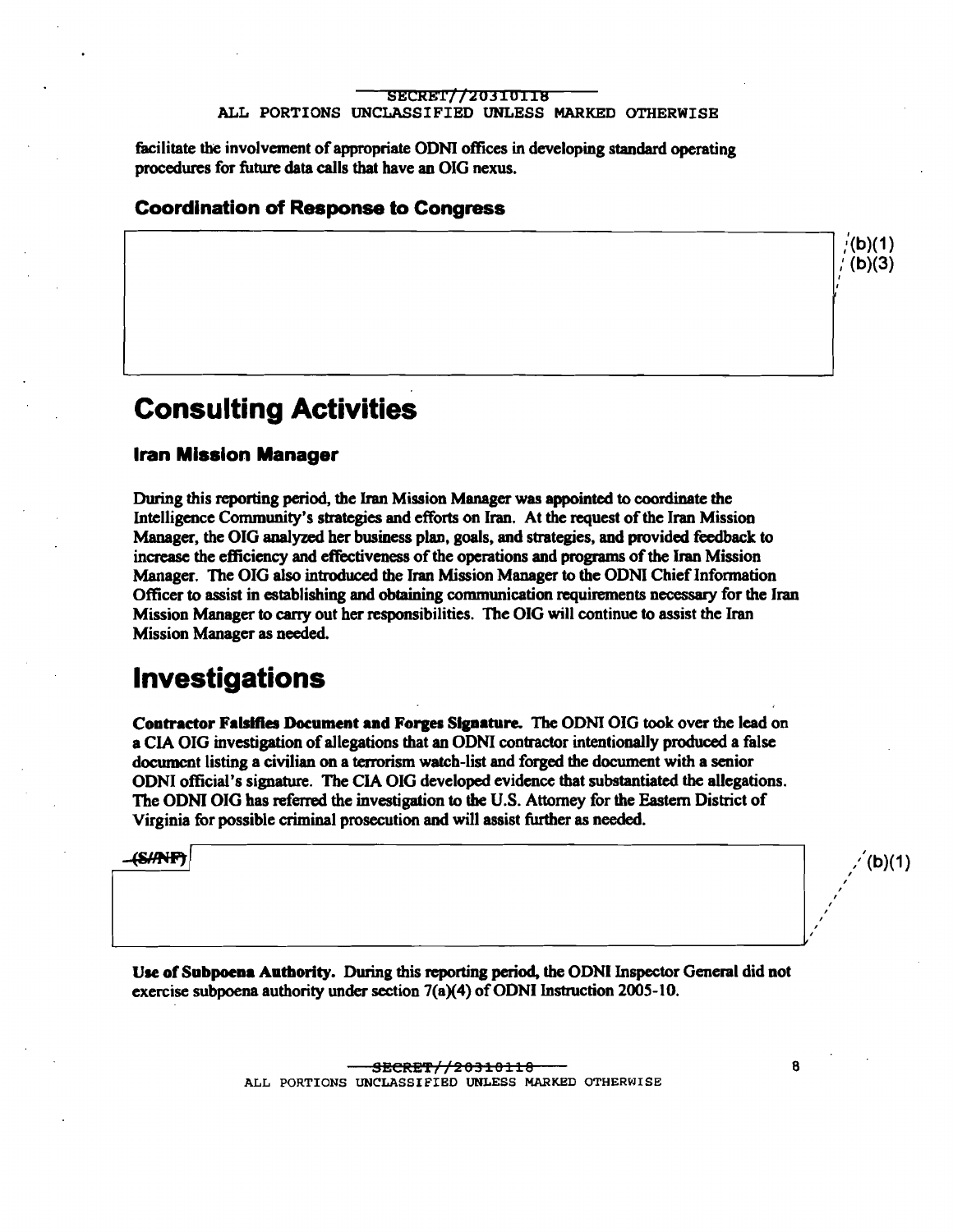## **Ongoing Projects and Activities**

This section of our Report describes ongoing OIG reviews, projects, and activities involving important issues throughout the ODNI and Intelligence Community.

### **Reviews**



The OIG has initiated a survey project of the interpretation and application of "U.S. Persons" rules throughout the Intelligence Community. This survey was undertaken at the request of the ODNl's 9.4 Working Group, which was formed in response to the WMD Commission's Recommendation 9.4 to analyze existing procedures for handling "U.S. Persons" information and to establish clear and consistent U.S. Persons rules across the Intelligence Community. The OIG plans to identify, through survey responses, how Intelligence Community analysts handle U.S. Persons infonnation in particular situations, the processes used by analysts to obtain

> ALL PORTIONS UNCLASSIFIED UNLESS MARKED OTHERWISE SBCRET//20310118

 $;$  (b)(1)  $($ b $)(3)$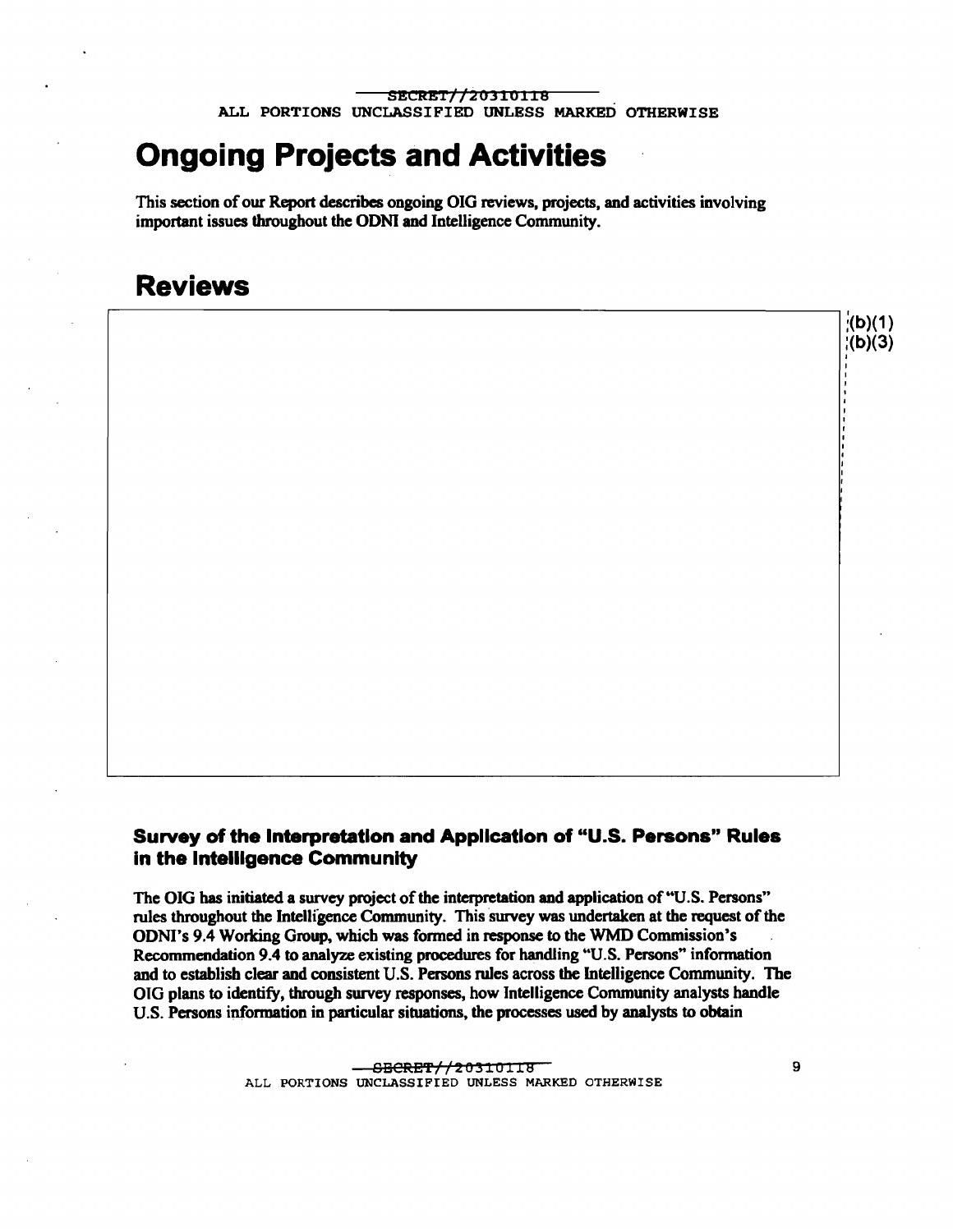minimized information necessary for analysis, and other impediments analysts experience in the collection and dissemination of U.S. Persons information.

### **Counterterrorism Detailee Arrangements in the Inteiligence Community**

### **Consulting Activities**

#### **Terrorist Screening Center**

The OIG is assisting the Terrorist Screening Center (TSC) in developing metrics to measure TSC's performance, developing ways to perform strategic analysis TSC data, and building relationships with professionals in other intelligence organizations.

> SECRET//20310118 ALL PORTIONS UNCLASSIFIED UNLESS MARKED OTHERWISE

10

 $)(1)$  $(3)$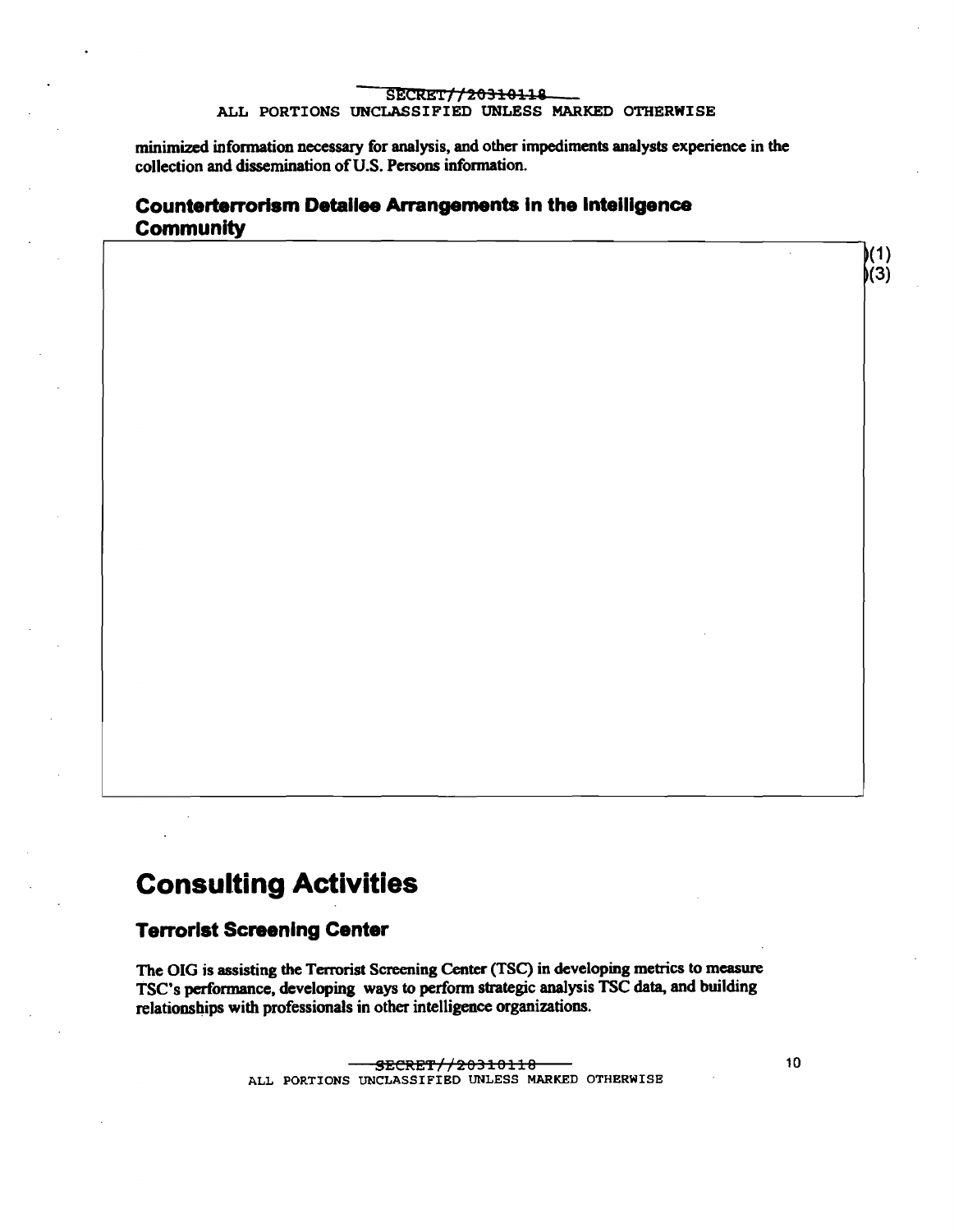

#### **Intelligence Community Inspector General Forum**

The ODNI Inspector General assumed the chairmanship of the Intelligence Community Inspectors General Forum, a quarterly meeting of all Intelligence Community agency Inspectors General or their designees. The Intelligence Community Inspectors General Forum is designed to promote and further collaboration, cooperation, and coordination among the Inspectors General of the Intelligence Community with the purpose of strengthening the collective role and effectiveness of Inspectors General throughout the Intelligence Community, enhancing the value of Inspector General activities in support of the National Intelligence Strategy, and increasing efficiency by avoiding duplication of effort among the Inspectors General of the Intelligence Community.

On December 8, 2005, the ODNI OIG hosted the Intelligence Community Inspectors General Forum at CIA Headquarters. The OIG discussed several of its ongoing initiatives and presented a briefmg on the Ana Montes espionage case and the need for Intelligence Community . collaboration on counterespionage issues.

The OIG plans to develop and enhance Inspector General intelligence training opportunities within the community.

### **Investigations and Inquiries**

#### **Civil Rights and Civil Liberties Complaints**

In December 2005, the OIG and the Civil Liberties Protection Officer established protocols concerning the referral of complaints and other information regarding civil liberties and privacy abuses from the Civil Liberties Protection Officer to the OIG. Through these protocols, the Civil Liberties Protection Officer will refer cases ofalleged individual misconduct regarding a possible civil liberties or privacy abuse in the administration of the programs and operations of

 $(b)(1)$  $(b)(3)$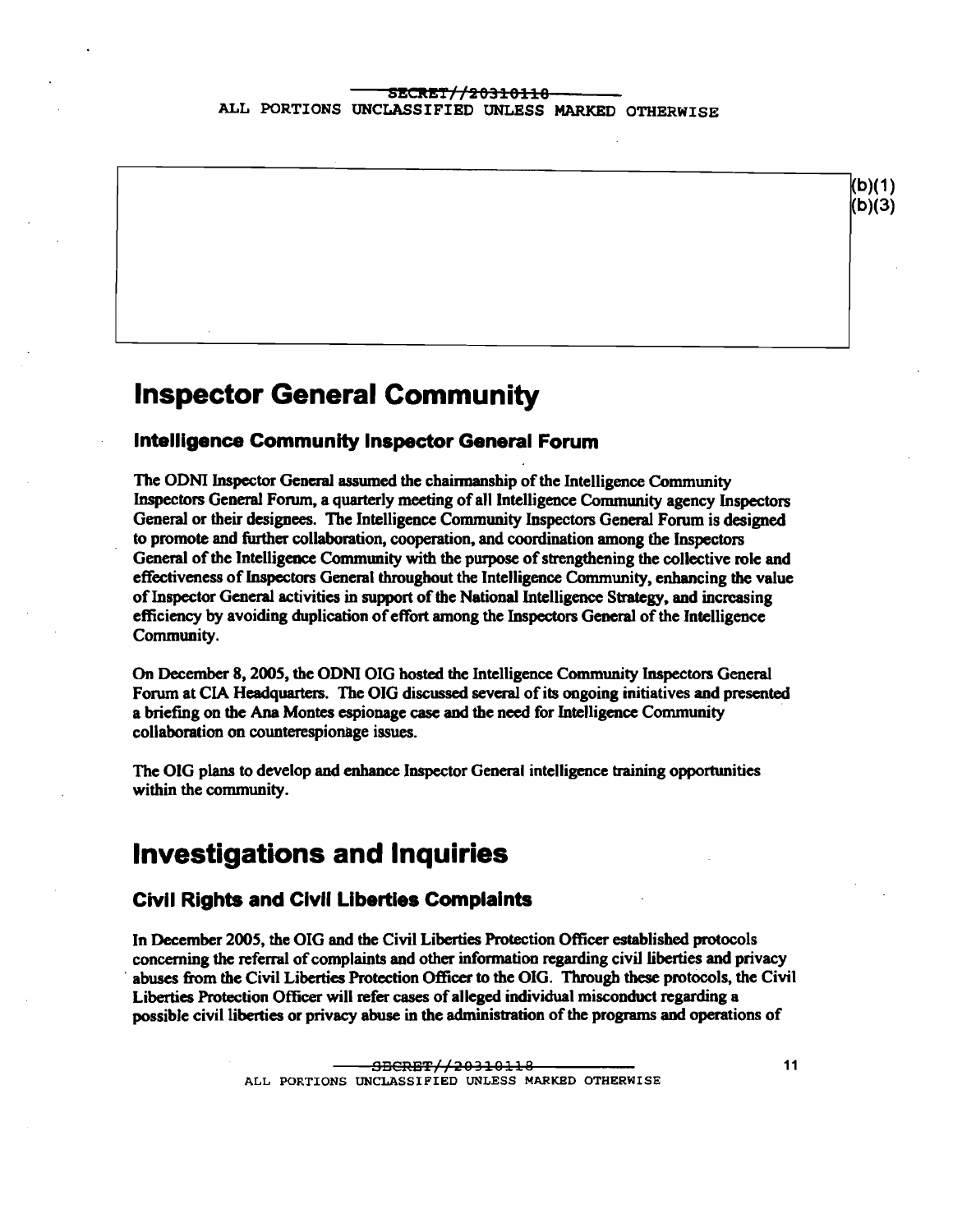the ODNI to the OIG, and the OIG will make a determination of whether the alleged abuse warrants investigation and how such investigation should proceed.

Allegation of Improper Use of Position. The OIG received a complaint that an Intelligence Community employee allegedly claimed affiliation with the ODNI in order to influence the official handling ofa criminal investigation. The OIG coordinated with other appropriate OIGs to ascertain and verify the facts of the incident and any appropriate follow-up action. The OIGs involved in this ongoing inquiry will keep the ODNI OIG informed of any developments in this case.

Improper HIring Practiees. The OIG is overseeing a CIA OIG investigation into allegations that an office under the ODNI's authority engaged in improper hiring practices. The investigation is nearing completion.

Disparate Hiring Practices within the ODNI. The OIG received a complaint alleging that the ODNI hiring process disadvantages non-CIA government employees, benefits fonner private sector employees, and does not apply uniformly to government employees. This inquiry is in the preliminary stages.

Improper Procedures Related to Contract Administration. The OIG has received allegations of improper procedures related to contract administration. This inquiry is in the preliminary stages.

Contractor Engages in Improper Business Practices. The OIG is overseeing a CIA investigation of a contractor who allegedly has engaged in improper business practices.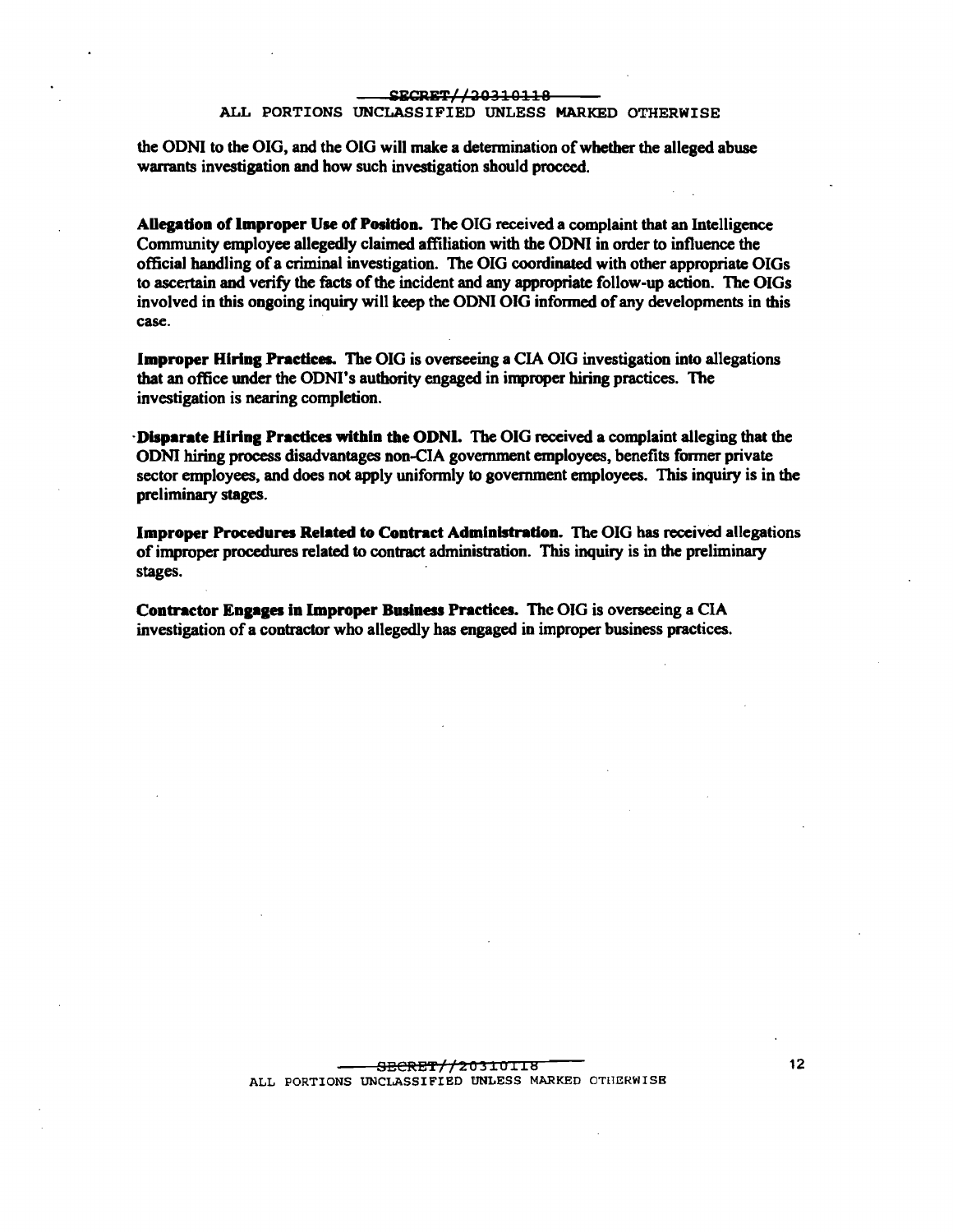## **Projects Planned for 2006**

The OIG plans to initiate the following reviews, consulting activities, investigations, and audits in 2006.

### **Reviews**

#### WINPAC

The OIG will examine and report to the DNI on WINPAC's progress in community-wide leadership, infonnation sharing, and collaboration. The OIG will produce and disseminate a survey to WINPAC customers and Intelligence Community colleagues in order to assess WINPAC's progress in infonnation sharing and collaboration. In addition, the OIG will participate in the CIA Inspector General's next regular inspection of WINPAC.

### **NGIC**

In coordination with the OIG of the Army, the ODNI OIG plans to inspect NGIC's progress in maintaining and implementing its new procedures and programs.

#### **DIADH**

#### **Financial and Performance Audits**

--

The OIG will conduct financial and performance audits of ODNI headquarters elements and Centers, including NCIX, the National Counterterrorism Center (NCfC), and the National Counterproliferation Center (NCPC). These projects will be planned in detail after the arrival of the OIG's senior auditor in February 2006.

---------------- ---.Jf

### **Consulting Activities**

### **The National Counterproliferation Center's Processes and Information Flow**

In 2006, the OIG will initiate a project to assist the NCPC in analyzing and developing the processes and infonnation flows for the office. This will include detailed process flows and

,"'(b)(1)  $(b)(3)$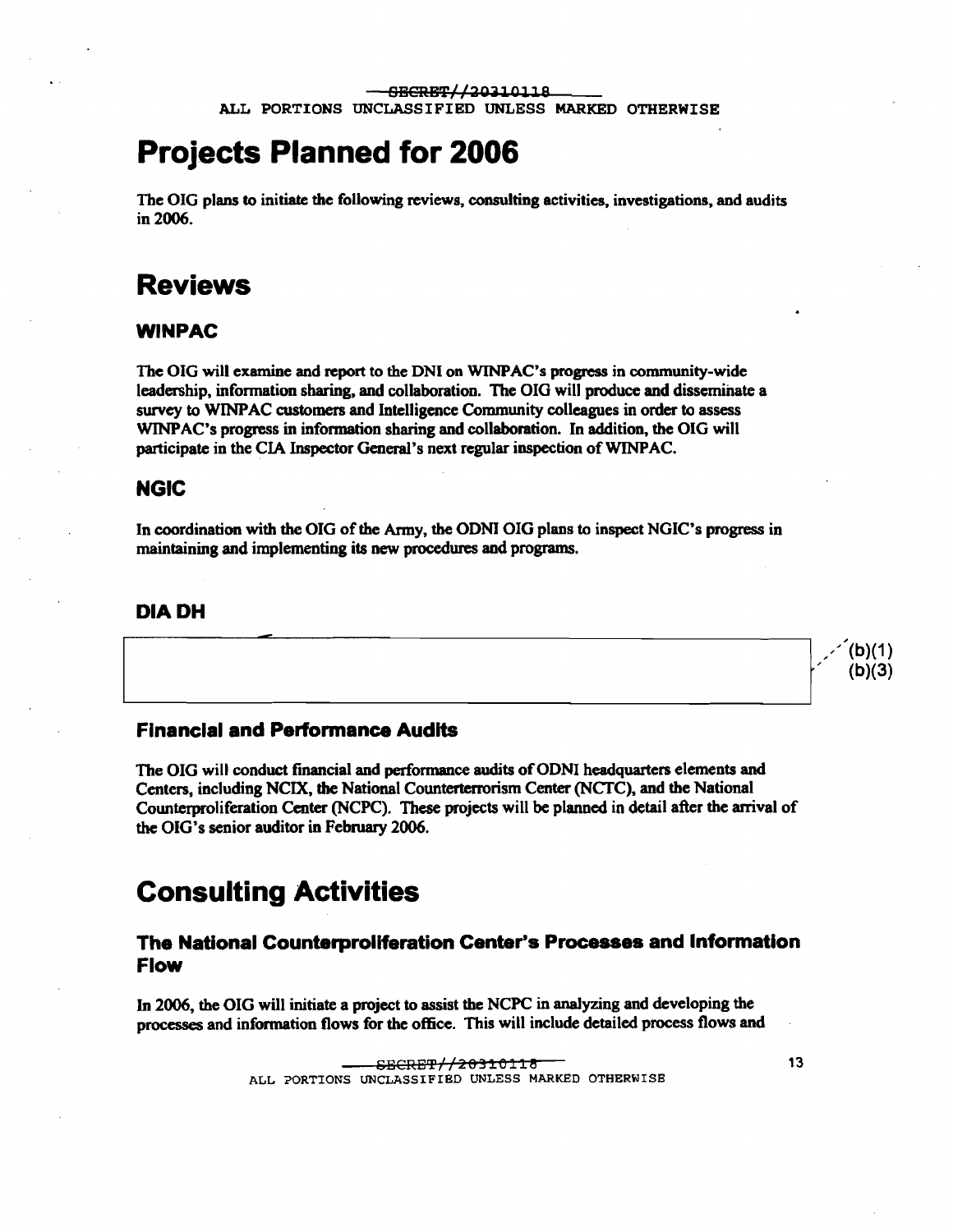descriptions with interfaces both internal and external to the NCPC. The project is the first of several OIG projects that will map out the processes and infonnation flows across the ODNI and the Intelligence Community.

#### **Intelligence Community Acquisitions**

Later in 2006. the OIG will develop a plan to examine acquisitions across the Intelligence Community, with the goal of more effectively utilizing Intelligence Community resources through increased attention to good contracting practices by both government and private parties.